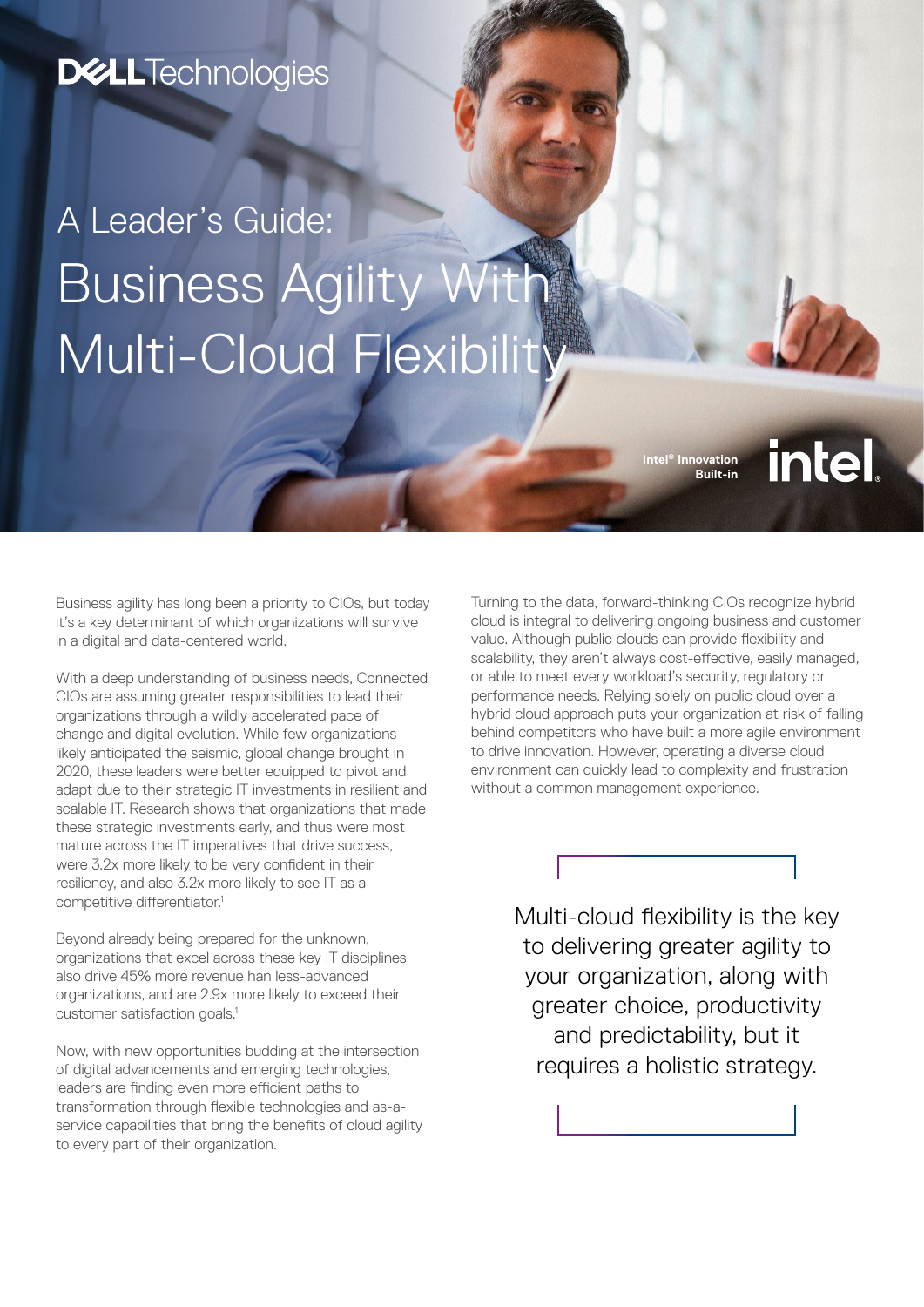Here are three key priorities to embrace in your cloud landscape, along with key questions to ask potential partners.

## 1. Leverage freedom of choice in consumption and payment

While multi-cloud is a prerequisite to business agility, multiple clouds do little good if teams don't have the flexibility to quickly move data, workloads and applications between clouds as their needs change.

Whether reacting to disruption, a new business opportunity or simply the maturity demands of a workload, your cloud resources must be able to scale up and down on-demand and in real time without requiring time-consuming, manual integrations.

By deploying your IT resources using as-a-service and flexible consumption models, like pay as you go and pay as you use, you can achieve financial efficiency while still providing the flexibility your organization requires. These consumption models allow you to pay for resources more efficiently, reducing waste while saving money on capital expenses.

# allua

#### Organizations that are advanced in their use of as-a-service consumption models are able

to reduce their infrastructure costs by 16%. 1

When choosing a technology partner, ensure they deliver cloud services in a way that is aligned to the financial needs of your organization, both now and in the future. Dell Technologies provides flexible payment options across our technology portfolio, including cloud, server and storage solutions, to help you achieve the best financial and technological outcomes.

### Key questions to ask your partner:

- Can you offer as-aservice or pay-asyou-go consumption models?
- What value-added services are included in your fee?
- What is the cost to scale your service up or down?

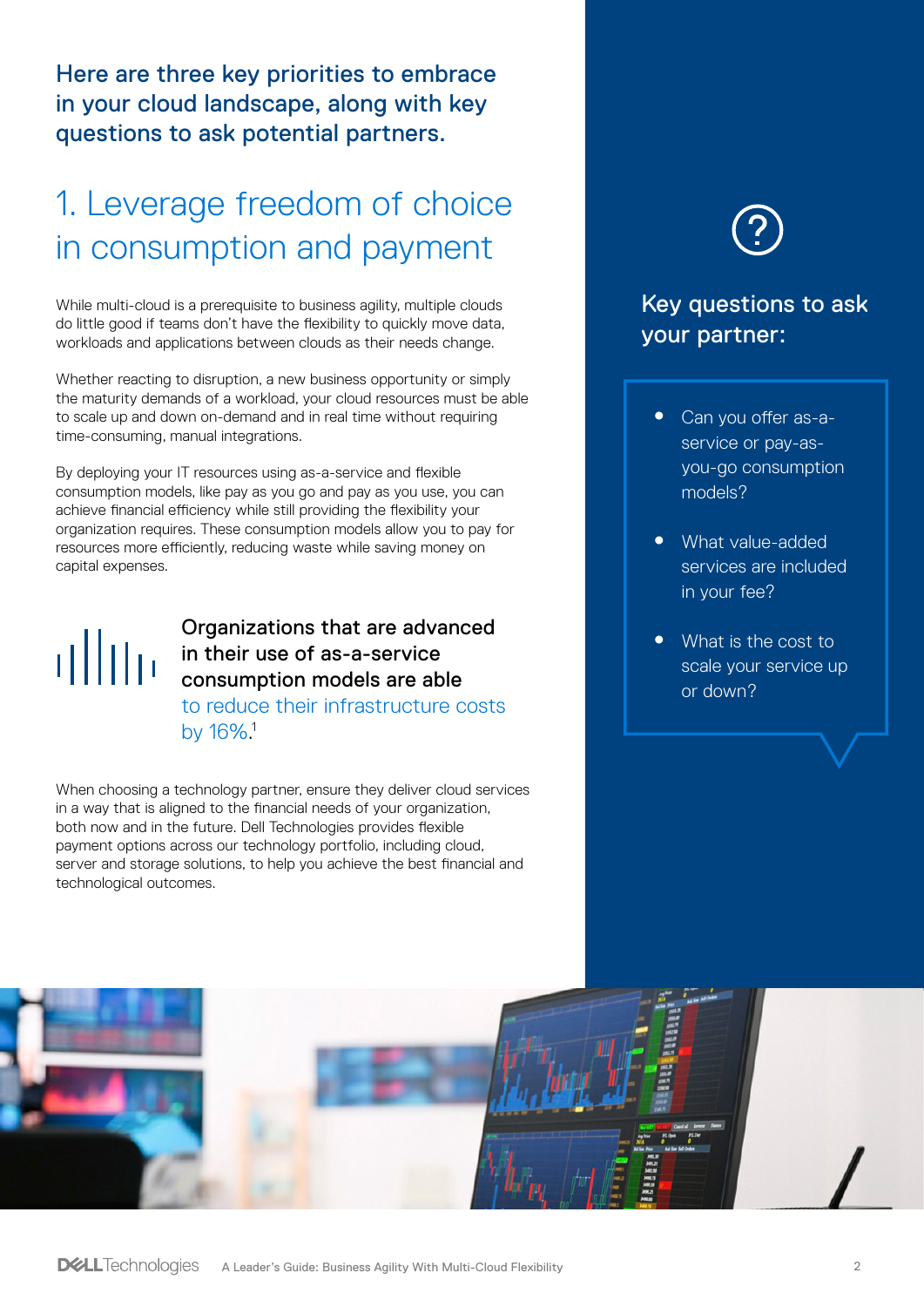

## 2. Deliver consistency across your clouds

To maximize productivity, it's important to ensure users can consistently utilize your clouds across the entire IT landscape and lifecycle, including new operations at the edge. This means delivering a single, cohesive experience every time, no matter which cloud they use or what they're using it for. Consistency allows users to focus more on their goal for their workload and less on learning the nuances of each cloud resource in order to achieve it.

Consistency is imperative to driving efficiency, productivity and quality.



Among organizations with cloud management consistency, 90% see increased management efficiency and simplified operations and 87% accelerate time-to-market. 2

Strategic decisions on multi-cloud consistency and workload placement across those clouds also has a direct impact on security, breaches and outages. Organizations are making smarter cloud use and workload placement decisions; recent research shows those most accelerated in flexible IT experienced 44% fewer problematic public cloud incidents.<sup>1</sup>

By enabling cloud management consistency across multiple clouds, you're able to reduce the number of tools and platforms it takes to manage your overall cloud infrastructure while removing management and development silos.

Dell Technologies, with its variety of cloud solutions and as-a-service APEX offerings, lets you leveragee a consistent cloud control plane to deliver a non-disruptive experience across your private, public and edge clouds. This helps eliminate silos, enable workload and application mobility, and ensure users can select the right cloud to meet their needs for scalability, throughput, capacity and computational performance.



#### Key questions to ask your partner:

- Can you help me centrally manage all our clouds from a single pane of glass?
- Do you provide a common set of tools we can use for all our clouds from end to end?
- Are you to help us migrate applications and workloads to their optimum platform as the demands of our business change?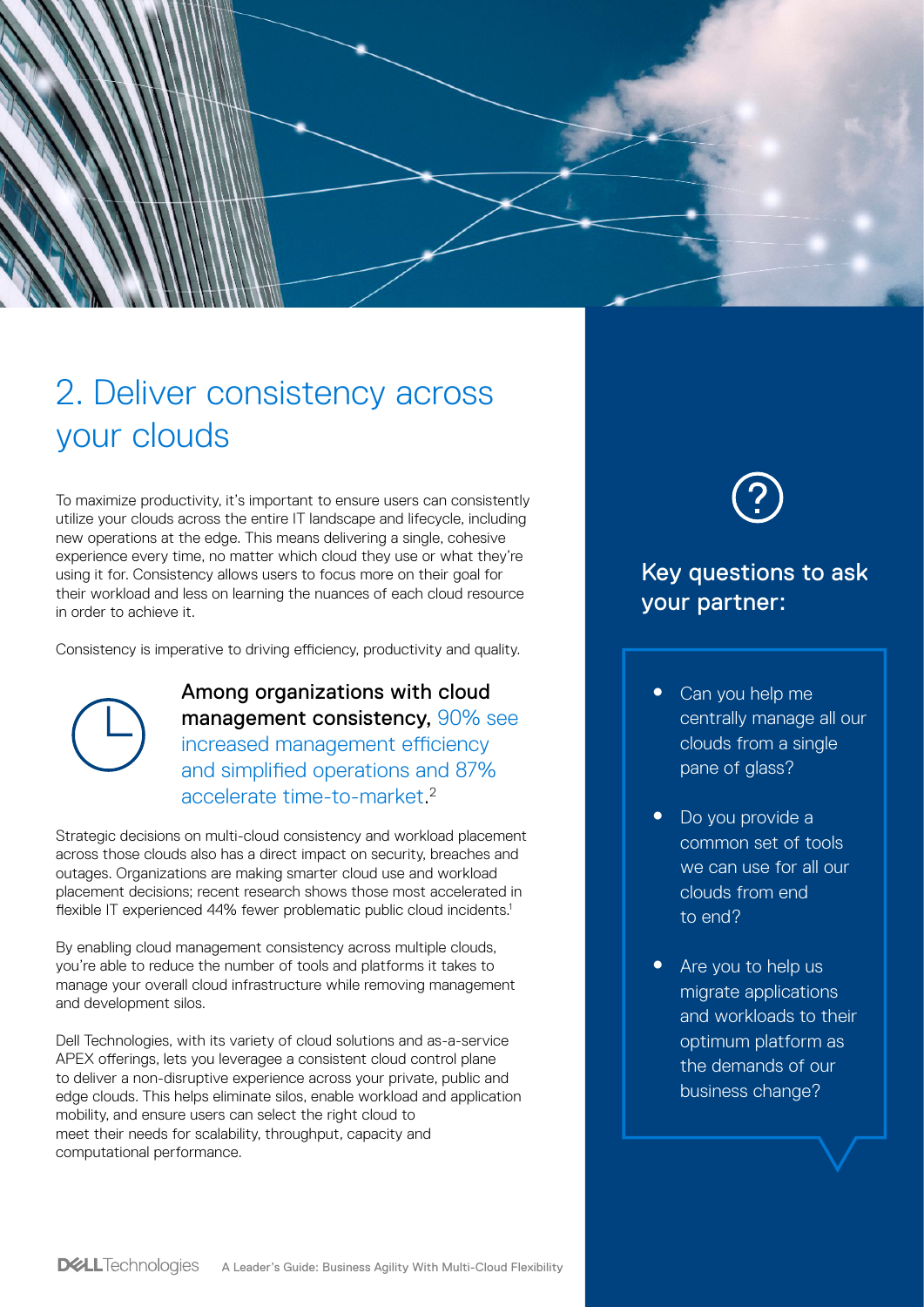## 3. Optimize infrastructure and workloads to drive business outcomes

IT ultimately must become more responsive to support the goals of your organization. By managing multiple clouds effectively, in combination with as-a-service capability and flexibility, you can deliver the desired, predicted and cost-effective outcomes your organization needs to move forward. A modular infrastructure enables your organization to optimally deploy, operate and scale workloads through the on-demand selection of the right environment for each application and use case. Automation can extend IT's impact by ensuring security requirements are met regardless of what users choose.

As a result, your organization can achieve business outcomes that would be impossible without a flexible cloud approach



Organizations with more mature, flexible IT are able to reduce application development cycles by ~3 business weeks on average, and re-platform workloads 53% faster than less-mature organizations. 1

Flexibility is made real when you can process traditional and transformational workloads through Dell Technologies' modern and kinetic infrastructure, enabling the ability to assign the right resources for the right workload and to change dynamically as business needs change. This frees IT staff to focus on the innovative outcomes that your organization is counting on you to drive.



### Key questions to ask your partner:

- Are you able to provide a modular infrastructure that allows us to dynamically assign and adapt resources as business needs change?
- Do you provide automated tasks and orchestration that enable application development alignment?
- Do you deliver intrinsic security to help keep data and workloads protected across the entire data pipeline?